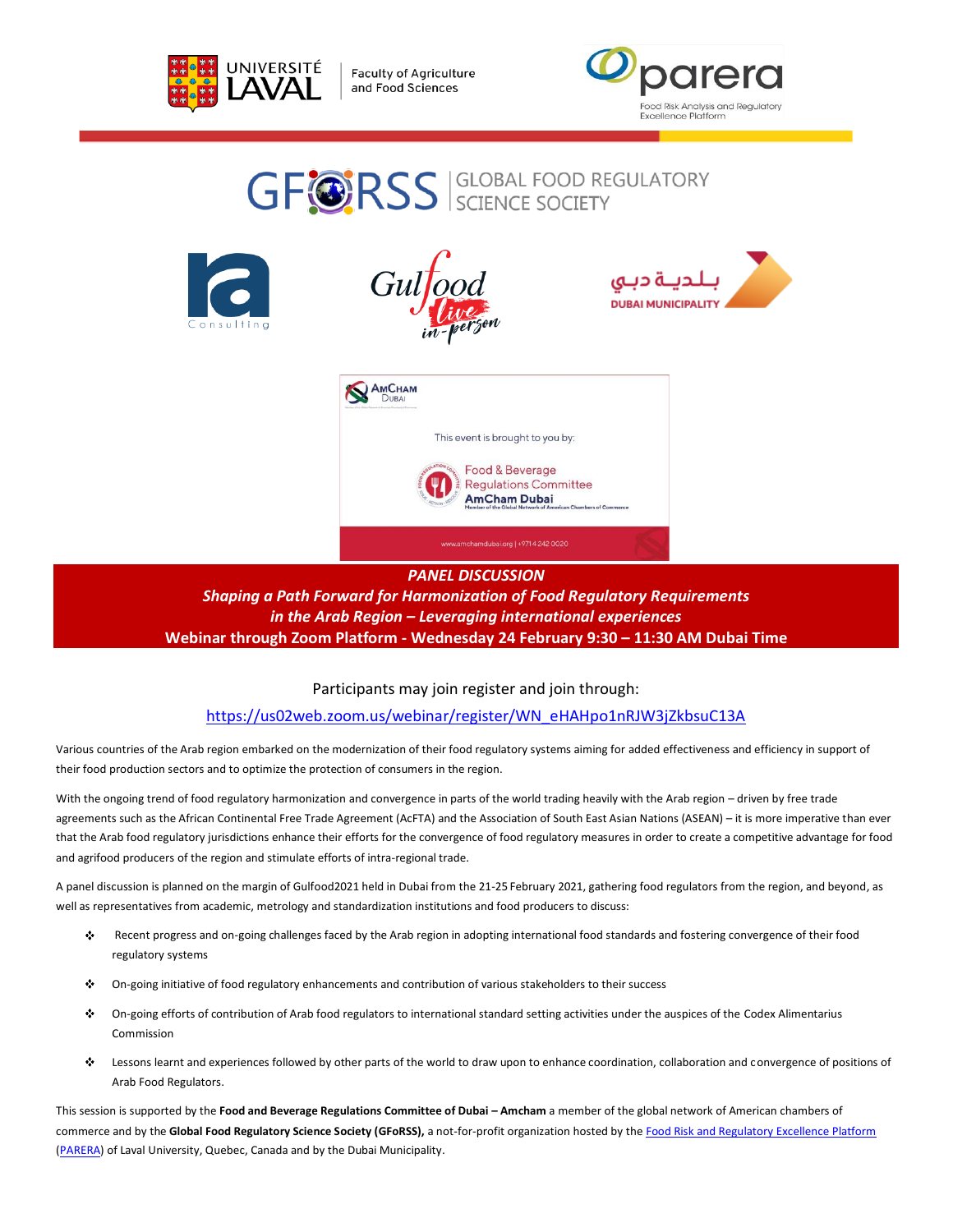### PROPOSED AGENDA

### **Wednesday 24 February 9:30 – 11:30 AM Dubai Time**

|                   | <b>Introduction - Objectives of Session and Context</b>                                                                                                                                                                                                                                                                                                                                                                                                                                                                                                                                                                                                                                                                                                                                                                                                                                                                             |
|-------------------|-------------------------------------------------------------------------------------------------------------------------------------------------------------------------------------------------------------------------------------------------------------------------------------------------------------------------------------------------------------------------------------------------------------------------------------------------------------------------------------------------------------------------------------------------------------------------------------------------------------------------------------------------------------------------------------------------------------------------------------------------------------------------------------------------------------------------------------------------------------------------------------------------------------------------------------|
| 15 minutes        | Positioning current efforts of food regulatory integration and collaboration in the region-                                                                                                                                                                                                                                                                                                                                                                                                                                                                                                                                                                                                                                                                                                                                                                                                                                         |
|                   | <b>Prof. Samuel Godefroy</b>                                                                                                                                                                                                                                                                                                                                                                                                                                                                                                                                                                                                                                                                                                                                                                                                                                                                                                        |
| 30 minutes        | Panel 1: Recent Efforts and Achievements in Arab Food Regulatory Enhancement and Coordination<br><b>Facilitated by Rola Arab</b><br>Proposed Arab approach for food standards development<br>➤<br>Eng. Mariam Eid - Head, Food Processing Industries Department, Ministry of Agriculture, Lebanon &<br><b>Vice-Chair Codex Alimentarius Commission</b><br>Vision for enhanced codex coordination in the Near East<br>➤<br>Mr. Moussa Al-fiffi - Coordinator for the Codex Coordinating Committee for the Near East, Executive<br>Director Western Region, Saudi Food and Drug Authority<br>Recent developments of US DA - FFPr Programs in support of enhanced regulatory systems in the region<br>➤<br>- Insights from the "Transforming the Assessment and Inspection of Food Business (TAIB)" Project in<br>Egypt<br>Mr. Alex Samel - Chief of Party, Transforming the Assessment and Inspection of Food Business, Venture<br>37 |
|                   | GSO's efforts in harmonizing food regulatory measures in the GCC - 2021 Objectives<br>➤<br>Dr. Oday Albuhamad, Director of Standards and Metrology, Gulf Standardization Organization (GSO)                                                                                                                                                                                                                                                                                                                                                                                                                                                                                                                                                                                                                                                                                                                                         |
|                   | <b>Panel 2 Building Food Regulatory Measures Leveraging International Standards</b>                                                                                                                                                                                                                                                                                                                                                                                                                                                                                                                                                                                                                                                                                                                                                                                                                                                 |
|                   | Moderated by Prof. Samuel Godefroy                                                                                                                                                                                                                                                                                                                                                                                                                                                                                                                                                                                                                                                                                                                                                                                                                                                                                                  |
| <b>30 minutes</b> | $\triangleright$ Challenges faced by food supply chains as a result of discrepancies of regulatory measures in the region<br>Mr. Mohamed ElKhishn, Intertek Middle East Region                                                                                                                                                                                                                                                                                                                                                                                                                                                                                                                                                                                                                                                                                                                                                      |
|                   | Importance of Contribution in Codex Proceeding for Arab food regulators, the Kuwaiti Experience<br>➤<br>Dr. Amal R. AlRashdan, Public Authority for Food and Nutrition, Kuwait                                                                                                                                                                                                                                                                                                                                                                                                                                                                                                                                                                                                                                                                                                                                                      |
|                   | Harmonization of food regulatory measures & coordination with regional and international bodies<br>➤<br>Nadia Mohammed Abbas, Director, Food Risk Assessment, AbuDhabi Agriculture and Food Safety<br>Authority, United Arab Emirates and Dr. Fadi Alnatur, Expert Food Risk Assessment, AbuDhabi<br>Agriculture and Food Safety Authority, United Arab Emirates                                                                                                                                                                                                                                                                                                                                                                                                                                                                                                                                                                    |